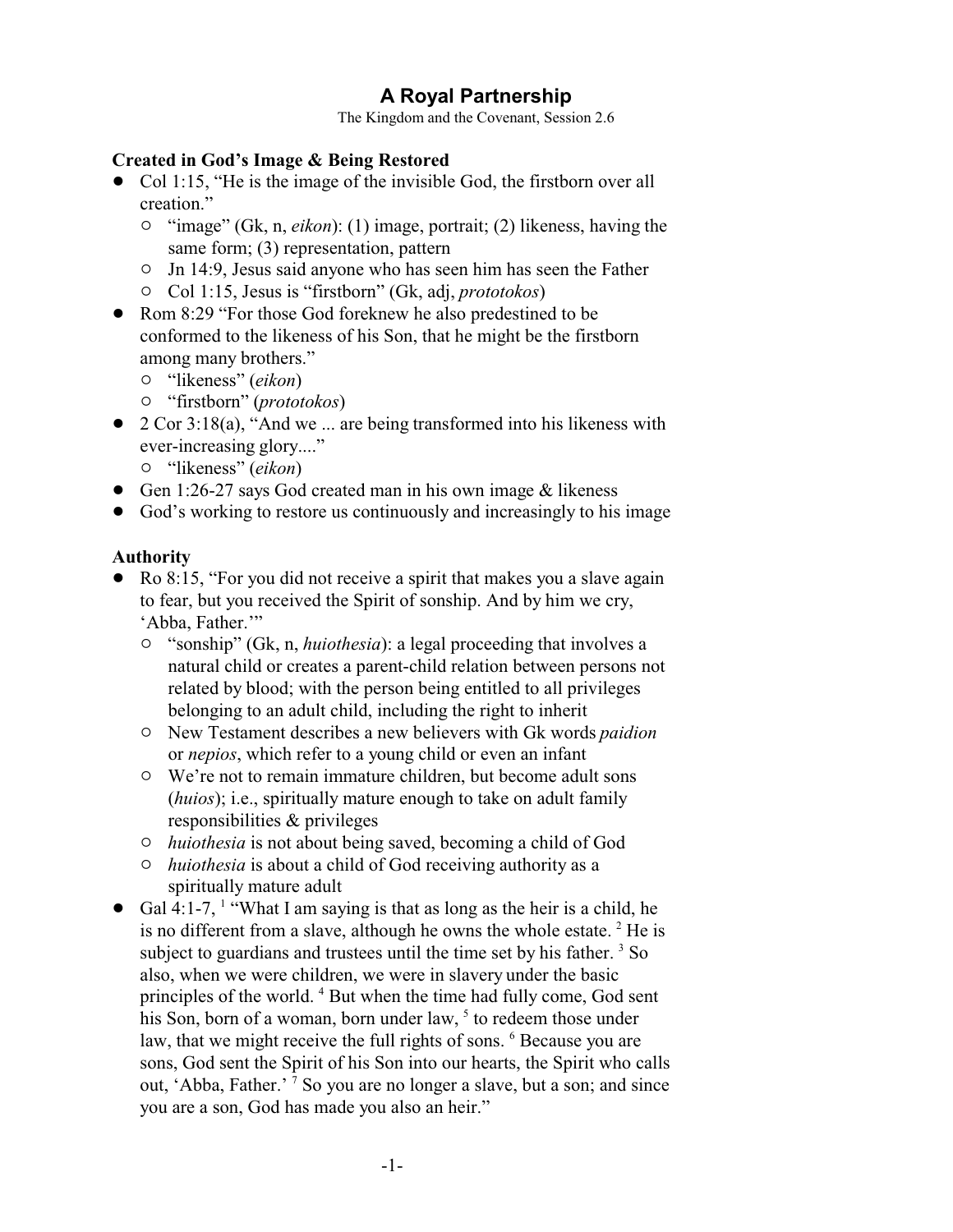- " v 1, "child" (Gk, adj, *nepios*): a very young child or infant
- " v 3, "children" (Gk, adj, *nepios*), plural
- God gave earth to A&E to rule as their own domain, included all plants & living creatures
	- $\circ$  When A&E acted on Satan's lie, they abdicated their authority
	- $\circ$  Because a man chose to disobey God & lost legal claim to earth, a man had to legitimately redeem humanity, legally recover authority over the earth
	- " God's solution: Son of God would become & remain *Son of Man*: Jesus
	- " Satan had dominion over the earth from Adam's fall until Jesus' crucifixion
- Mt 28:18, "All authority in heaven and on earth has been given to me."
	- " Jesus the man received authority on earth, so upon our *huiothesia* becoming sufficiently spiritually mature – we have limited authority over our earthly domains & any beings affecting those domains
- Mt 6:9(c)-10,  $\degree$  "Our Father in heaven, hallowed be your name,  $\degree$  your kingdom come, your will be done on earth as it is in heaven."
- ! Because God created humanity in his image, all humans have inherent limited authority regardless of their spiritual condition
- When we first become children of God, we may have the same level of authority although we can begin acting in God's behalf, but we haven't learned many kingdom principles & must act primarily as God directs
- As we become increasingly spiritually mature, God grants us increased spiritual authority

## **Speech**

- Pr 18:21, "The tongue has the power of life and death."
- ! Because God has placed us in authority as mature family members (*huios*):
	- $\circ$  our authority is greatly increased in our personal domains & the spiritual realm
	- $\circ$  therefore, what we say has much greater impact
- Our speech produces results in our realm of authority
- ! Jas 3:2, "If anyone is never at fault in what he says, he is a perfect man, able to keep his whole body in check."
- Mt 12:36-37,  $36$  "But I tell you that men will have to give account on the day of judgment for every careless word they have spoken.<sup>37</sup> For by your words you will be acquitted, and by your words you will be condemned."
- ! You are a spiritual being with authority, so what you say affects both the physical and spiritual realms, including other people, for good or bad